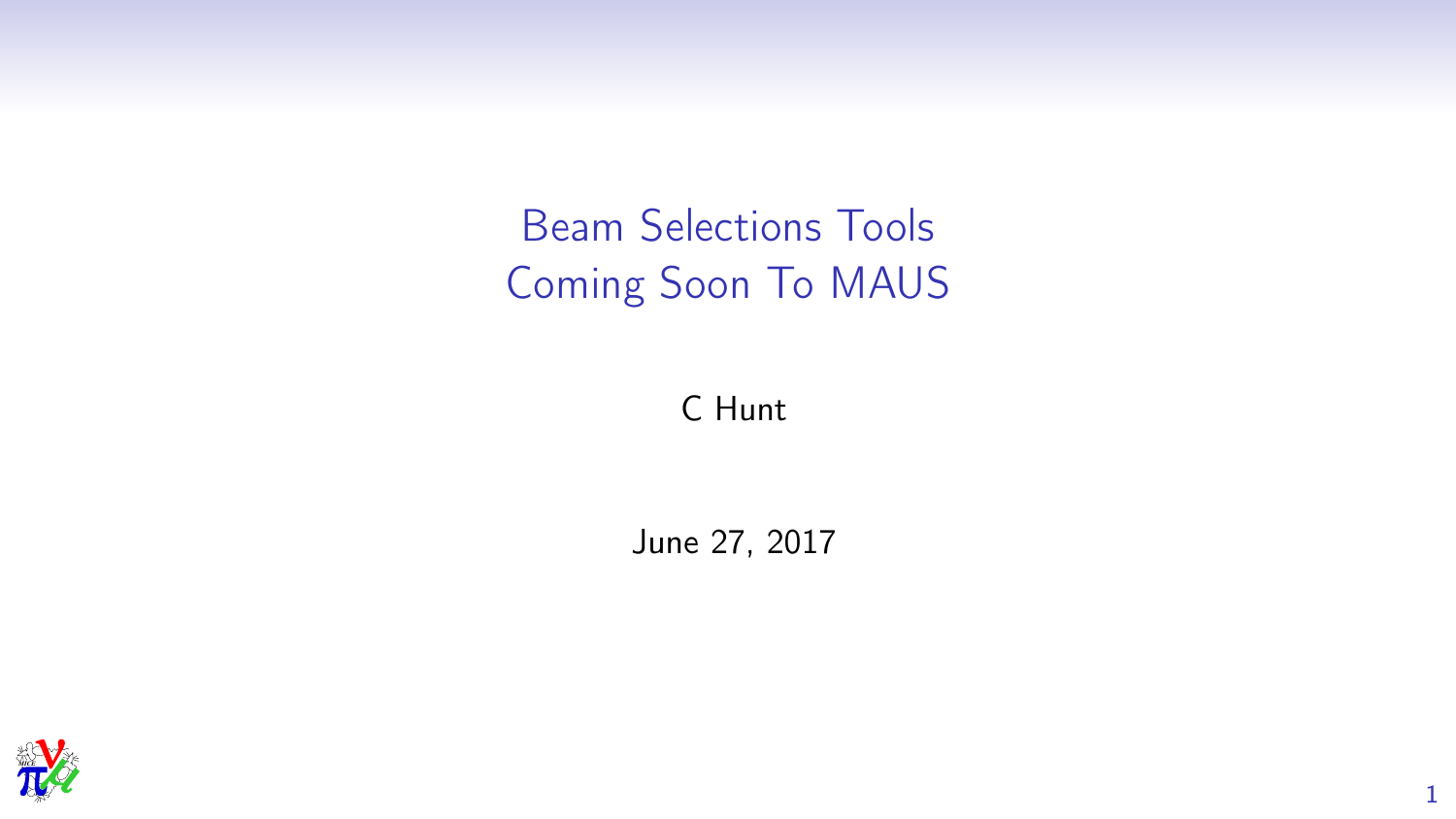### **Contents**

1. Beam Selection Routines Basic Algorithm What's Been Tested

2. Implementation In MAUS New Classes/Functions Configuration and Use

- 3. Further Developments
- 4. Conclusions

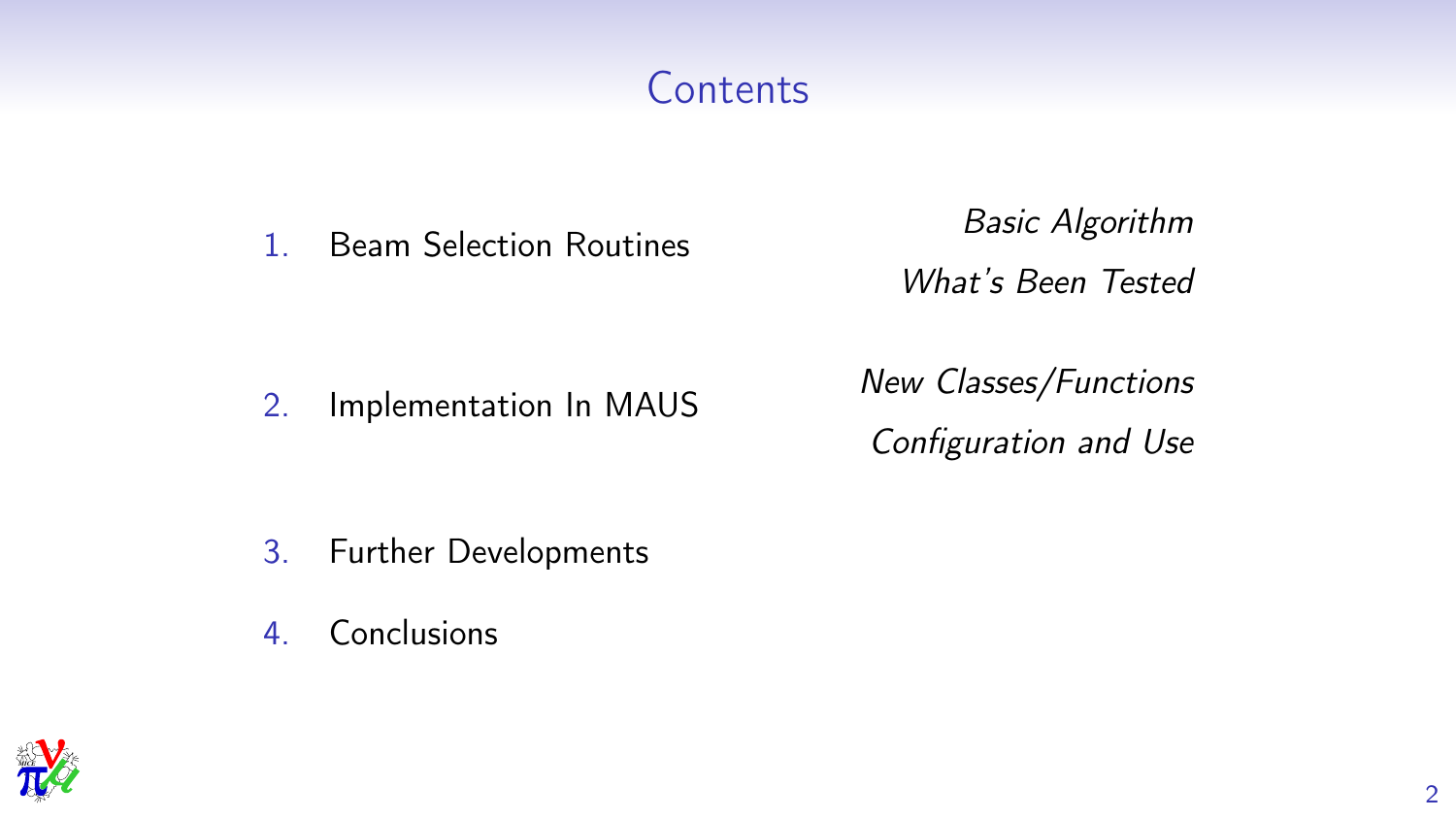### Accept-Reject Method

#### 1. Construct the parent distribution

This is vital. In order to select the correct fraction from each bin, the total number of events per bin must be calculated.

### 2. Calculate the daughter distribution

A probability distribution, normalised to the pre-calculated parent distribution is required such that the algorithm is as efficient as possible.

- 3. Iterate through all events individually and calculate:
	- The probability of finding that event in the parent distribution  $p$ (parent)
	- The probability of finding that event in the daughter distribution  $p(\text{day}$ hter)
	- $\bullet$  A random, uniformily distributed variable  $\mu$
- 4. If  $p$ (daughter)/ $p$ (parent)  $\leq u$  the event is accepted.

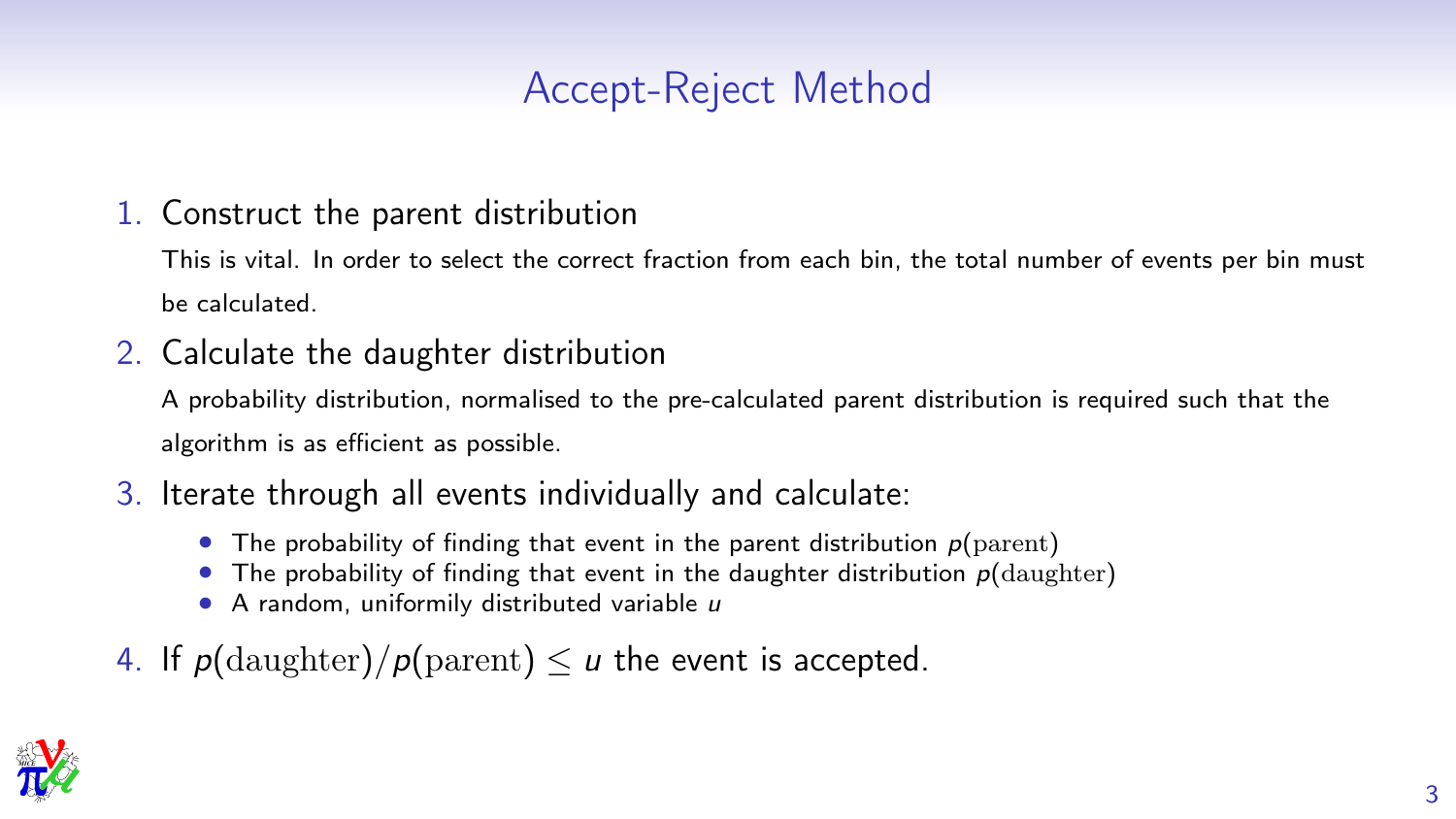# Accept-Reject Method Notes:

- Selections can be performed in parallel. Each criteria is simply ANDed with the others.
- However, selections are best performed in series, not parallel. One selection criteria can quite easily change the parent distribution which would not be correctly modelled.
- This can therefore be quite time consuming involving multiple analyses: e.g. Parent calculations, momentum selection and finally beam selection.
- The selections can be difficult to tune. The leading difficulty is correctly normalising the daughter distribution to the parent distribution.

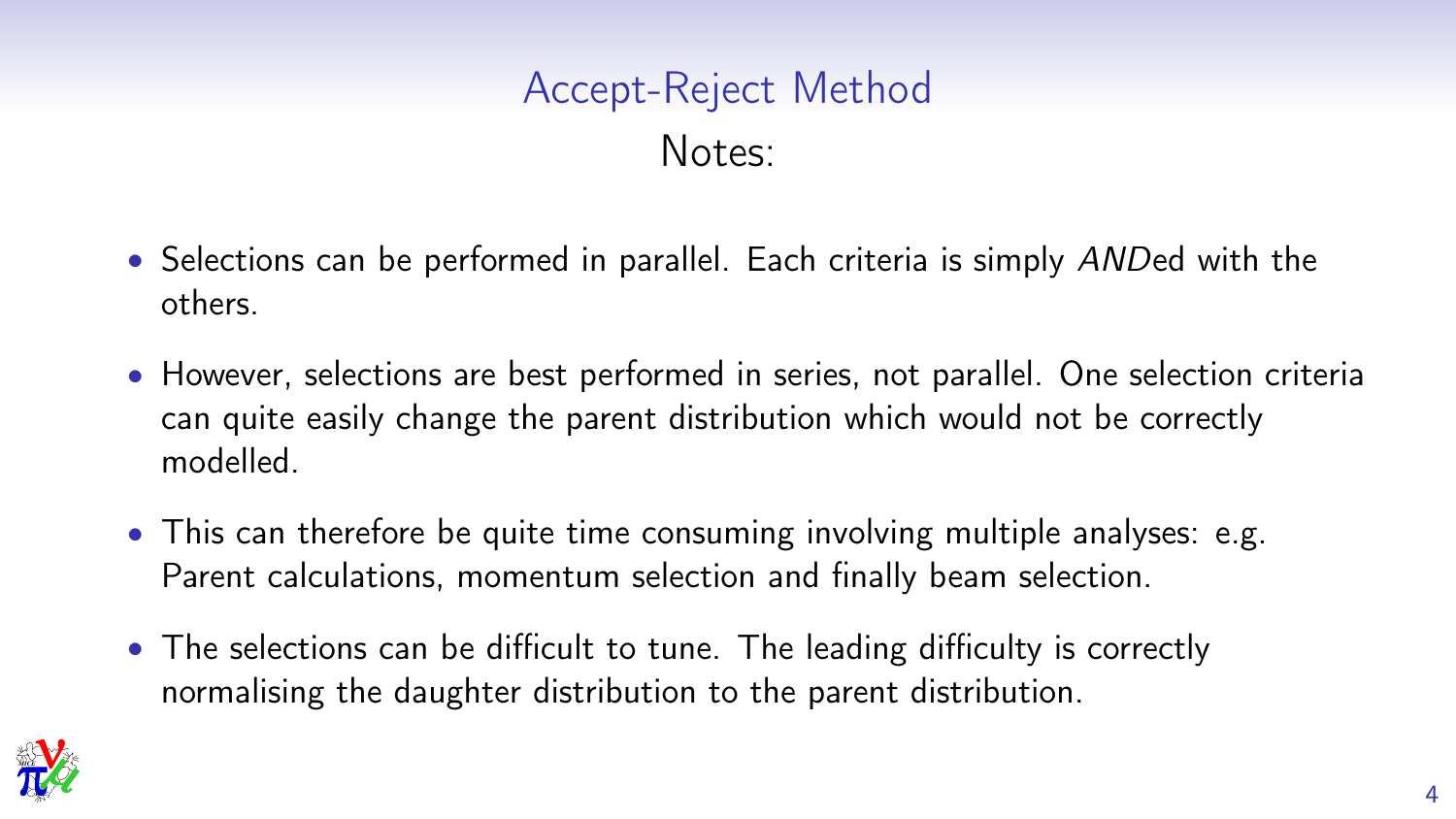### Current Developments

So far I have tested and/or have experience with:

- Analtical Routines
- Square window momentum selection
- Gaussian Momentum Selection 
← Implemented in MAUS
- 2D  $x-y$  beam selection using histograms
- 2D  $x-p_x$  and  $y-p_y$  beam selections using histograms
- 4D  $x, p_x, y, p_y$  beam selection using 2D projections
- 1D Single Particle Amplitude Selection ← Implemented in MAUS

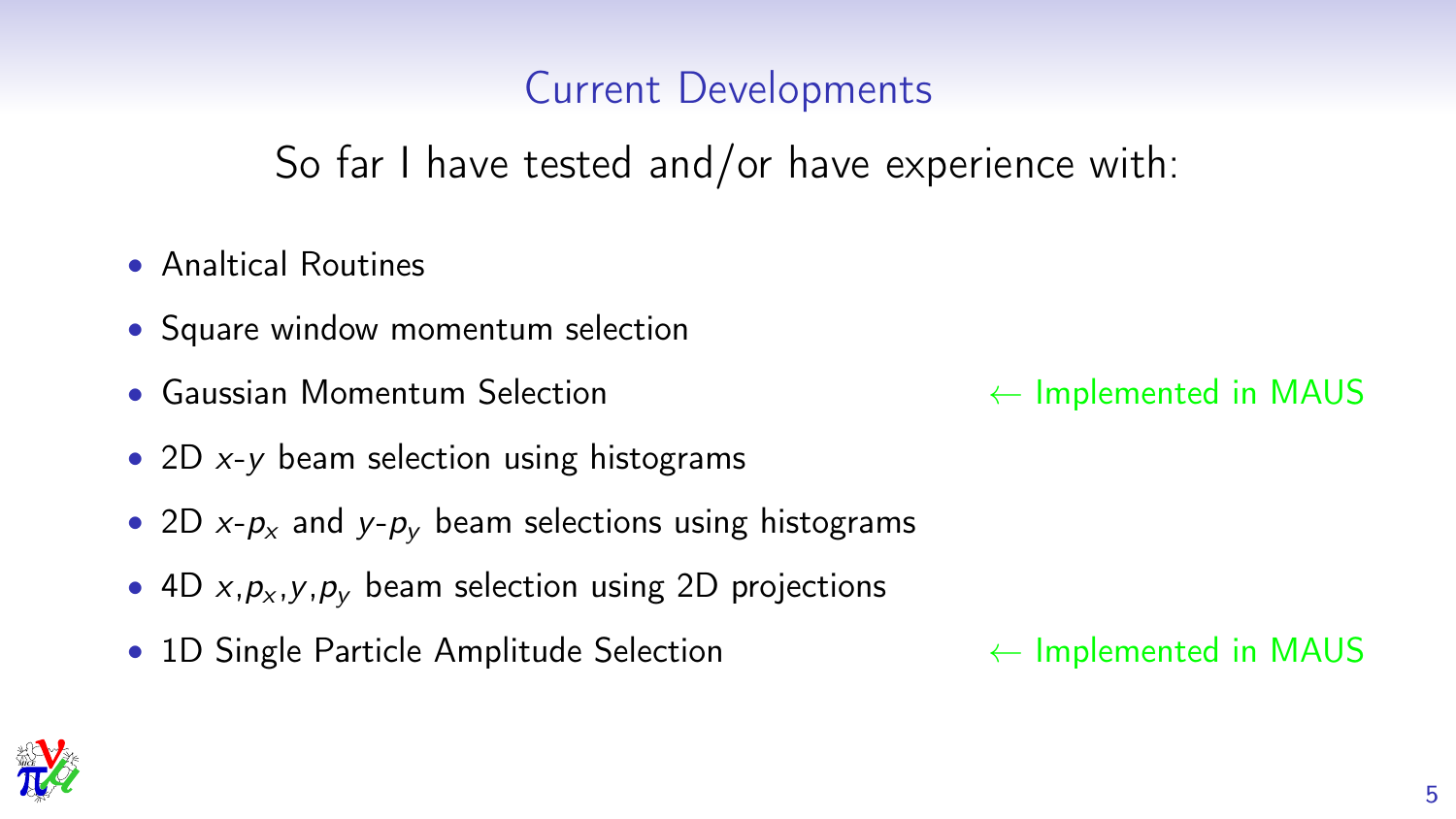### Current Developments Momentum Selection Example

Start a beam at TOF1, 200MeV/c.

Select a beam with 200MeV/c, Gaussian distribution at the upstream reference plane.





This will be availble in the next version of MAUS.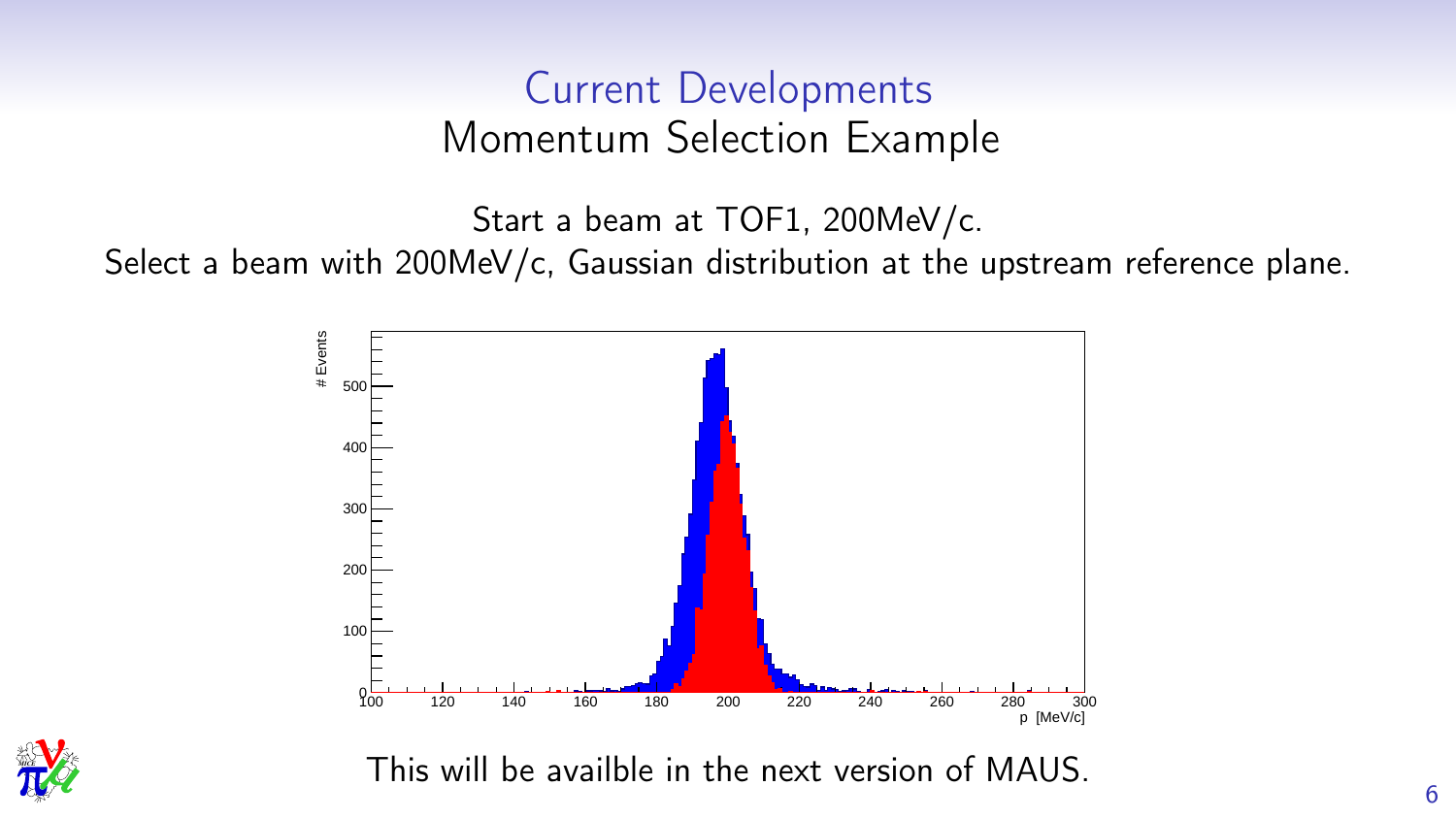### Current Developments Single Particle Amplitude Example

Start a beam at TOF1, 3 mm transverse emittance. Select a beam with 2mm transverse emittance, at the upstream reference plane.





This will be availble in the next version of MAUS.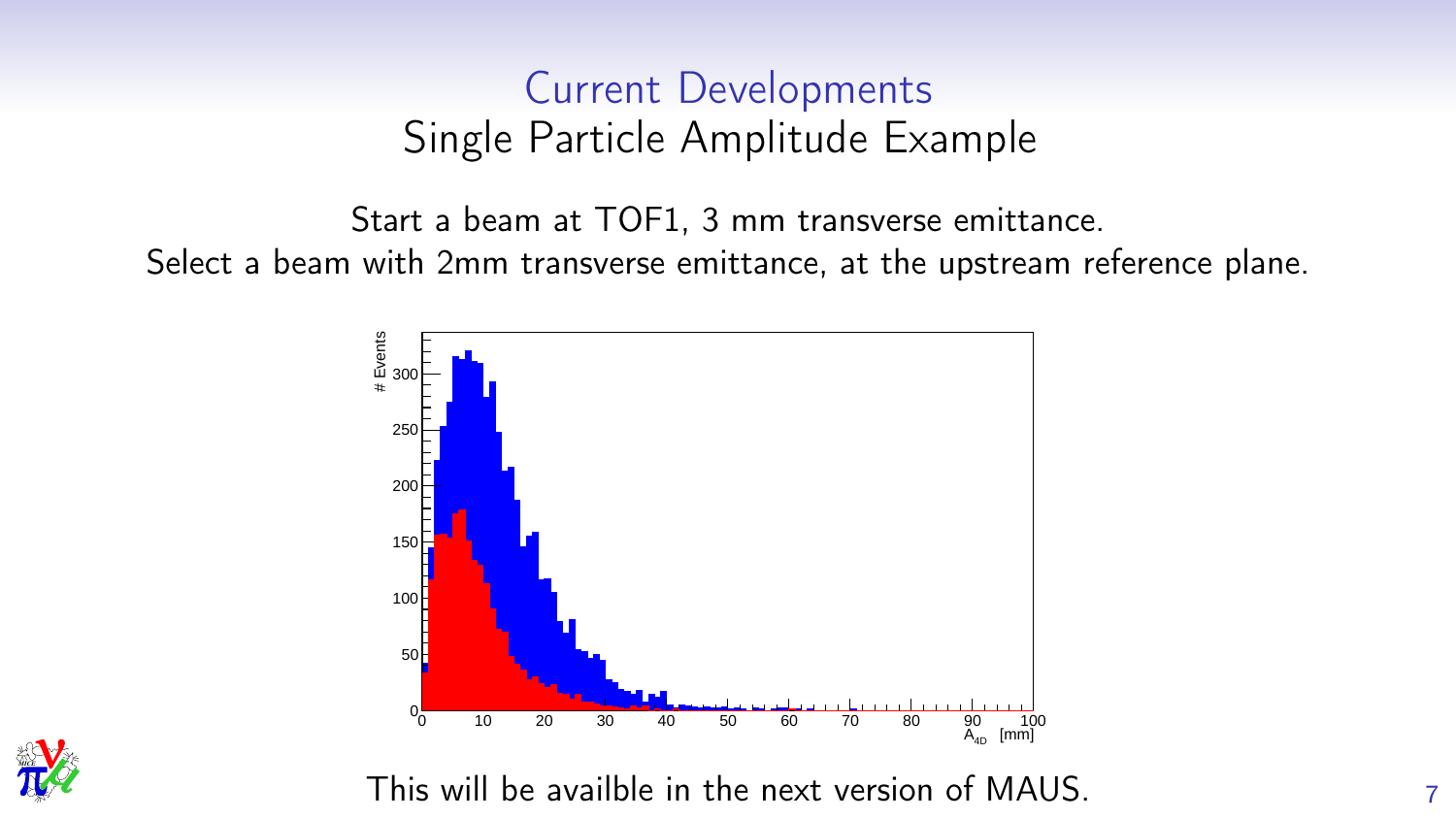### Changes to MAUS

In the next minor release of MAUS several new classes and components will be added:

#### • ReduceCppEmittanceReconstruction

A reducer that can simply be turned on and will automatically reconstruct the phase-space distributions at any selection of tracker planes.

#### • MapCppBeamSelection

The Mapper that uses Misha's Cut storage and management framework to apply cut\_beamSelection to selected events.

• src/common cpp/BeamSelection/

A new directory that contains a Selector\_base class and two derived selection classes: GaussianMomentum and IdealTransverseAmplitude.

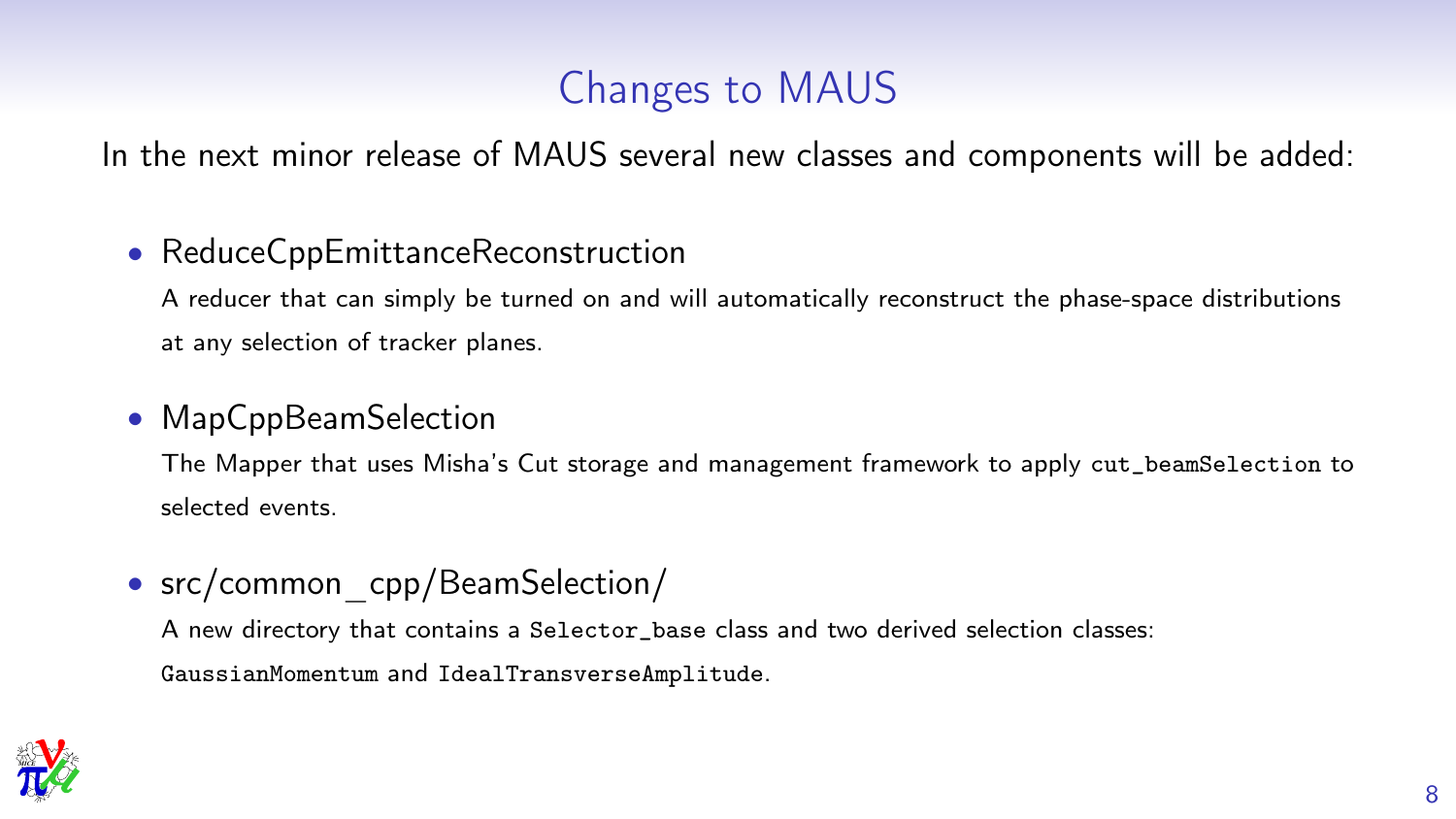### Changes to MAUS

### Continued. . .

• src/common cpp/Maths/ProbabilityDensityFunctions/

Purely for convenience. There is a class for fast calculations of ideal Gaussian and Chi-Squared distributions.

### • Recon/Emittance/

The power behind the mapper. One class for inline calculation of covariance matrices and one for creating plots of phase-space distributions.

Unfortunately documentation is still to follow. . .

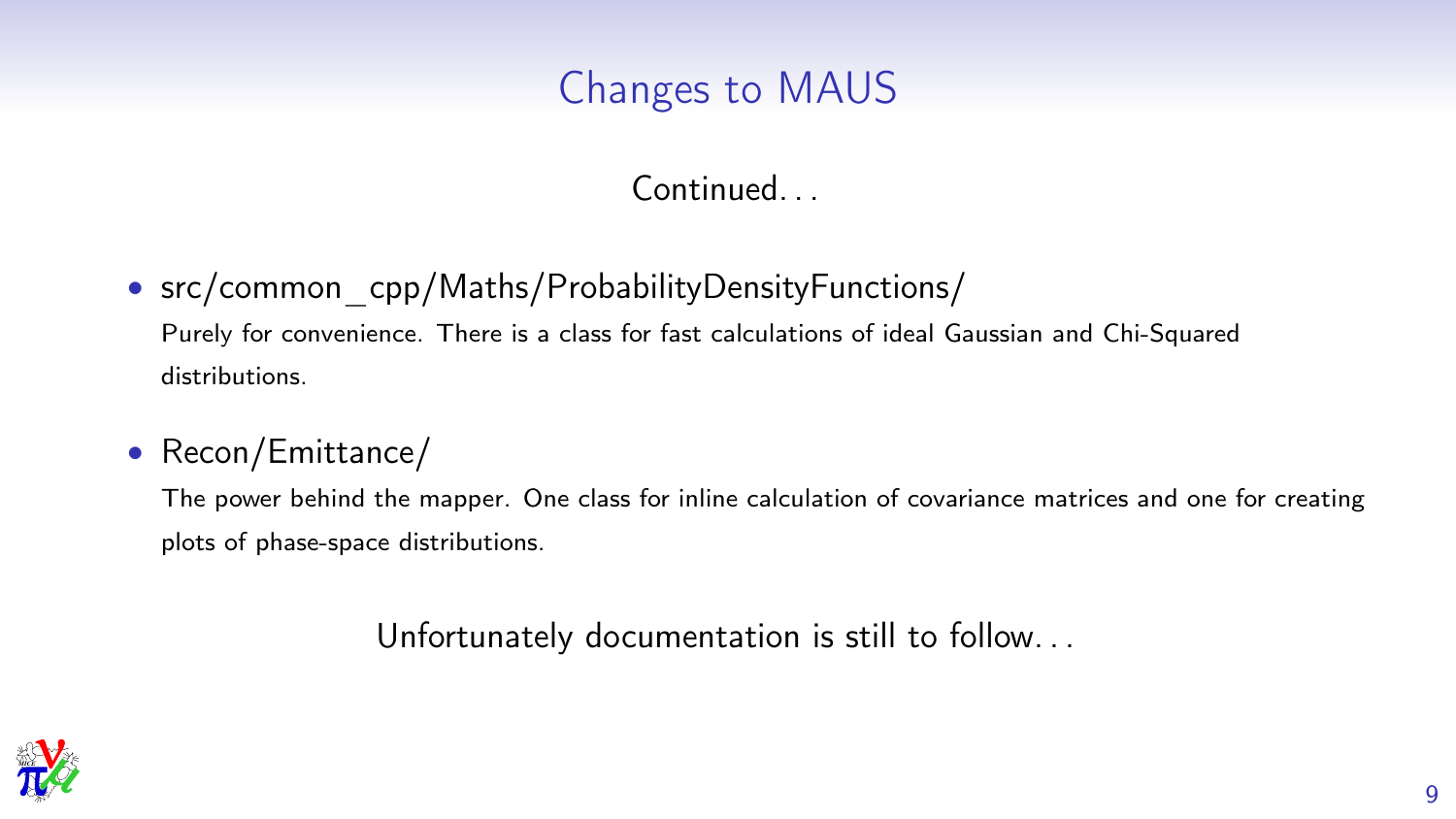### Configuration and Use

Simply include the ReduceCppEmittanceReonstruction reducer and two files named :

- EmittanceReconstruction.-1.root and
- EmittanceReconstruction.1.root will be created.

ID -1 refers to the upstream tracker reference plane and 1 the downstream tracker reference plane.

These include the calculated phase-space distributions, in addition to the 4D covariance TMatrixD and a vector of scalar values (mean  $p$ , emittance, alpha, beta, etc).

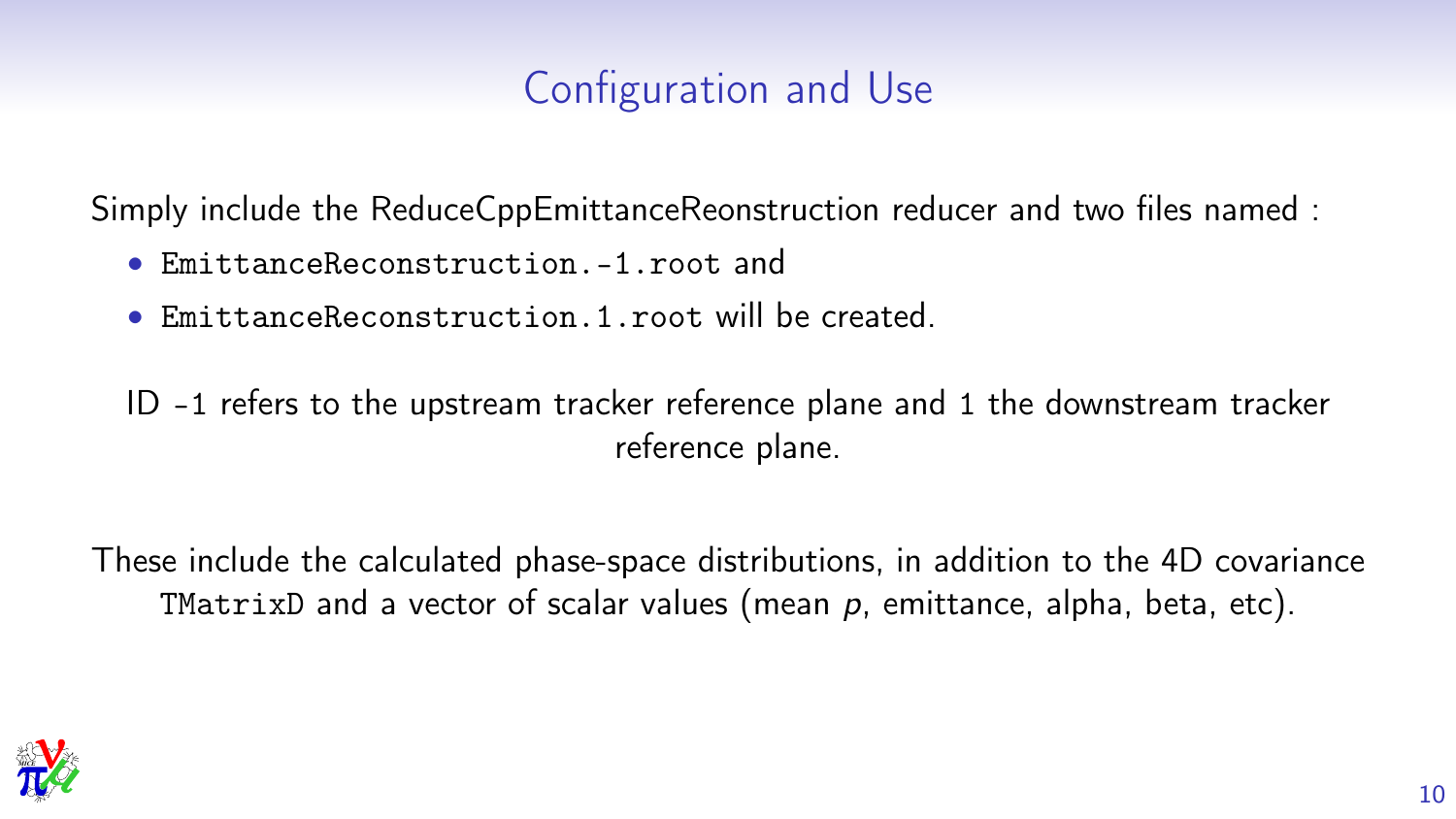### Configuration and Use

Advanced configuration is possible and indeed encouraged! For example:

Provide parent distributions to the emittance reconstruction

```
EmittanceReconstruction_FileName = "test_helicals_amplitude_selected_recon"
EmittanceReconstruction ReconstructionPlanes = [-1, 1]EmittanceReconstruction_ParentFileNames=[\
 {\{ "plane" : -1, "filename" : "test_helicals_selected_recon.-1.root") \},
 { "plane" : 1, "filename" : "test_helicals_selected_recon.1.root") }
]
```
Perform a transverse amplitude selection,

```
BeamSelection_Configuration = [\ ]{
  "parent_file" : "test_helicals_selected_recon.-1.root"),
  "routine" : "transverse_amplitude",
  "plane" : -1,
  "emittance" : 2.0
} ]
```
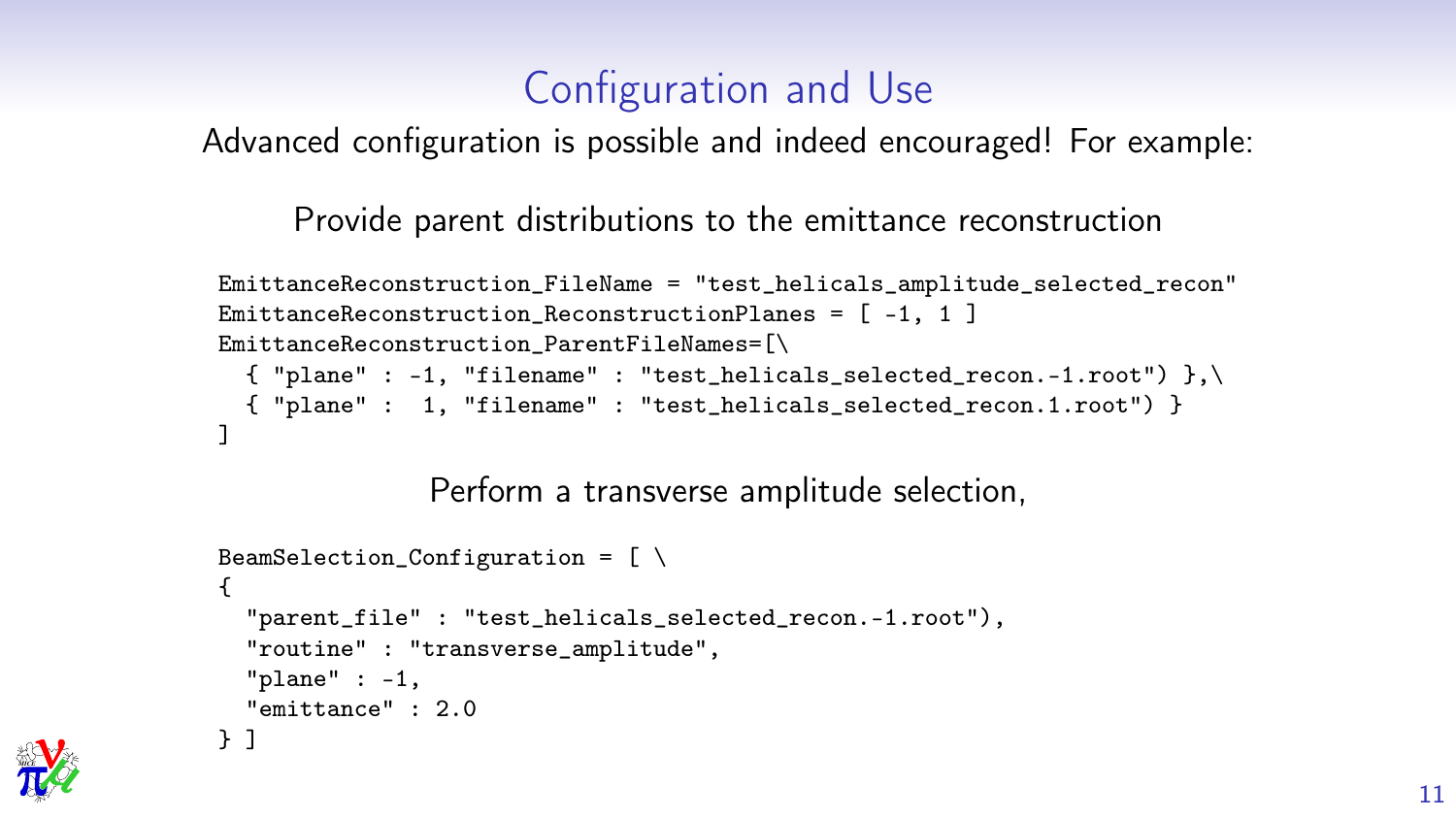### My To-Do List

- 1. Remove all my debugging statements, exessive checks and asserts.
- 2. Make some components more robust against incorrect inputs or unusual situations.
- 3. Documentation. . .
- 4. Offline reconstruction requirements
- 5. Additional selection routines (Ideas?)
- 6. Routine optimisation to ensure high efficiency
- 7. Finish tying the system into the global data structure.